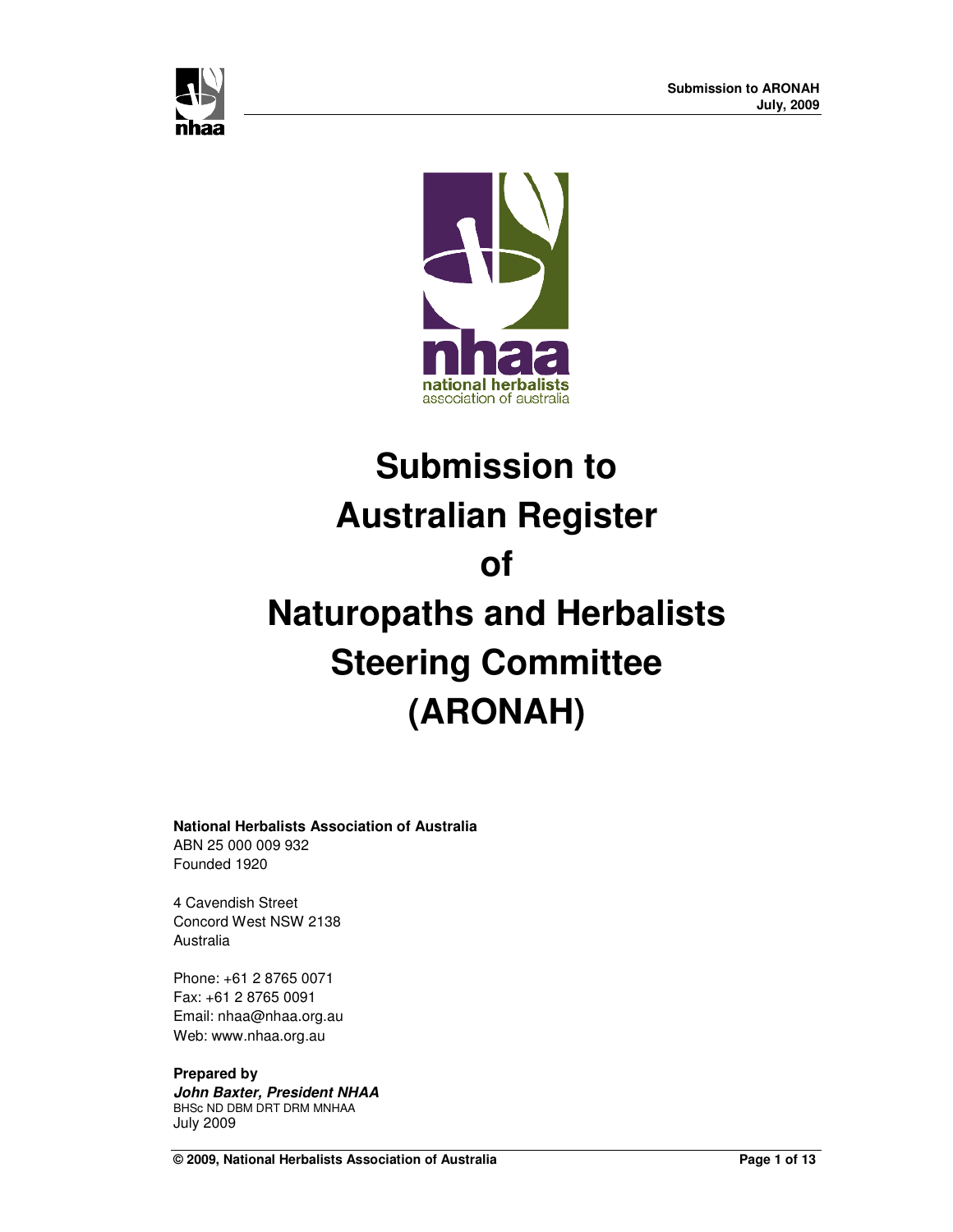

# **Table of Contents**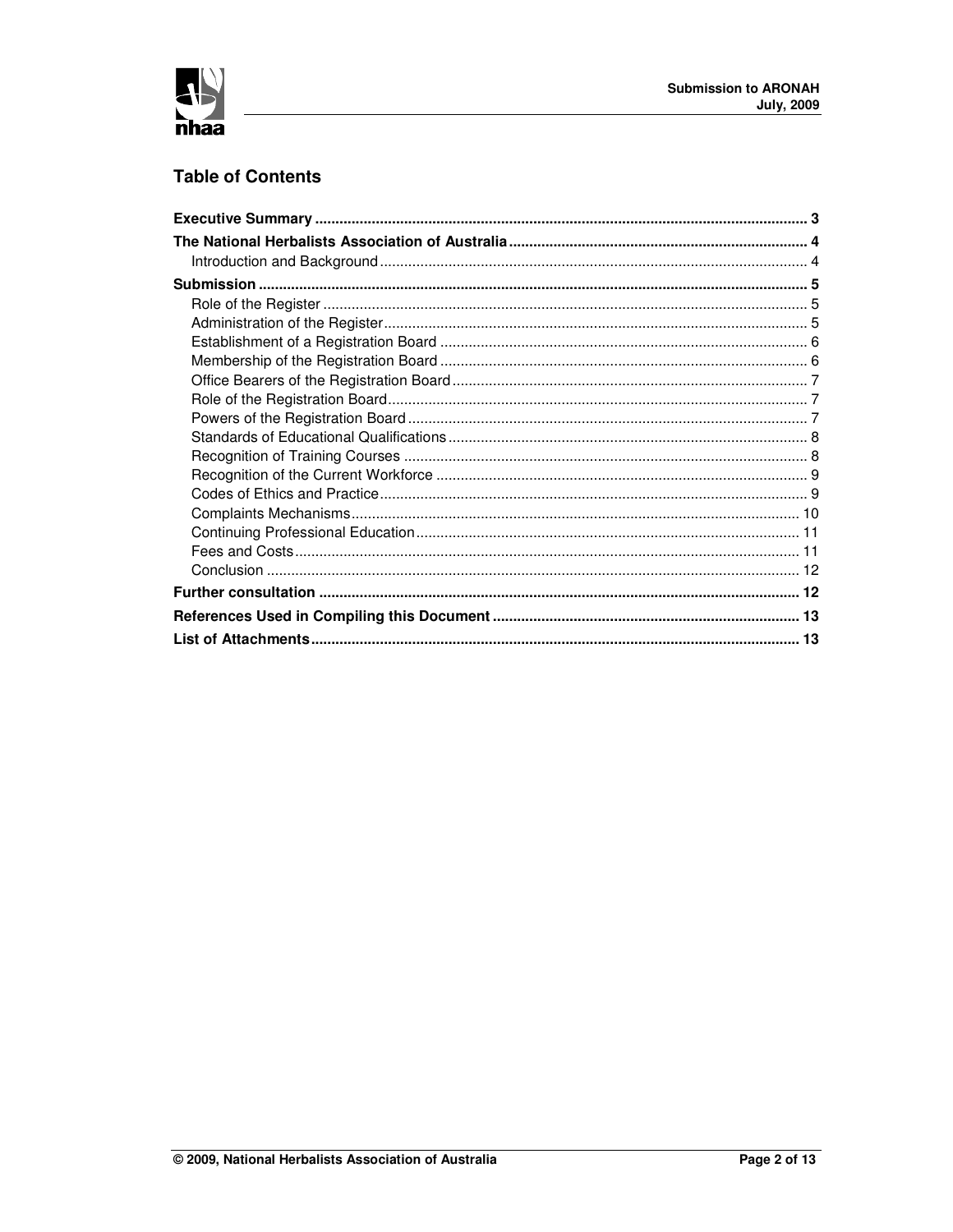

## **Executive Summary**

- This document has been prepared by the National Herbalists Association of Australia (NHAA), which has represented the interests of professional western herbal medicine (WHM) practitioners and naturopaths in Australia since 1920.
- The NHAA gives in principle support to the establishment of an independent register of naturopaths and herbalists
- The NHAA believes the establishment of a register is to protect the public by allowing choice of practitioners from a list of suitably trained and qualified practitioners.
- The NHAA considers that the register should be established along guidelines used to establish statutory registers of health professionals.
- The NHAA believes that the register must be established independent of, but in consultation with professional associations and all other stakeholders.
- The NHAA believes the standards set by the register must reflect not only current practice and legislation but also consider future aspirations of the professions.
- The NHAA believes the register should be administered by a board of suitably qualified persons i.e. professional herbalists and naturopaths supported by persons with expertise in other areas such as procedural fairness, law, government and consumers.
- The NHAA believes the registration board must work actively to protect and promote the practice, treatments and underlying philosophy used by naturopaths and herbalists.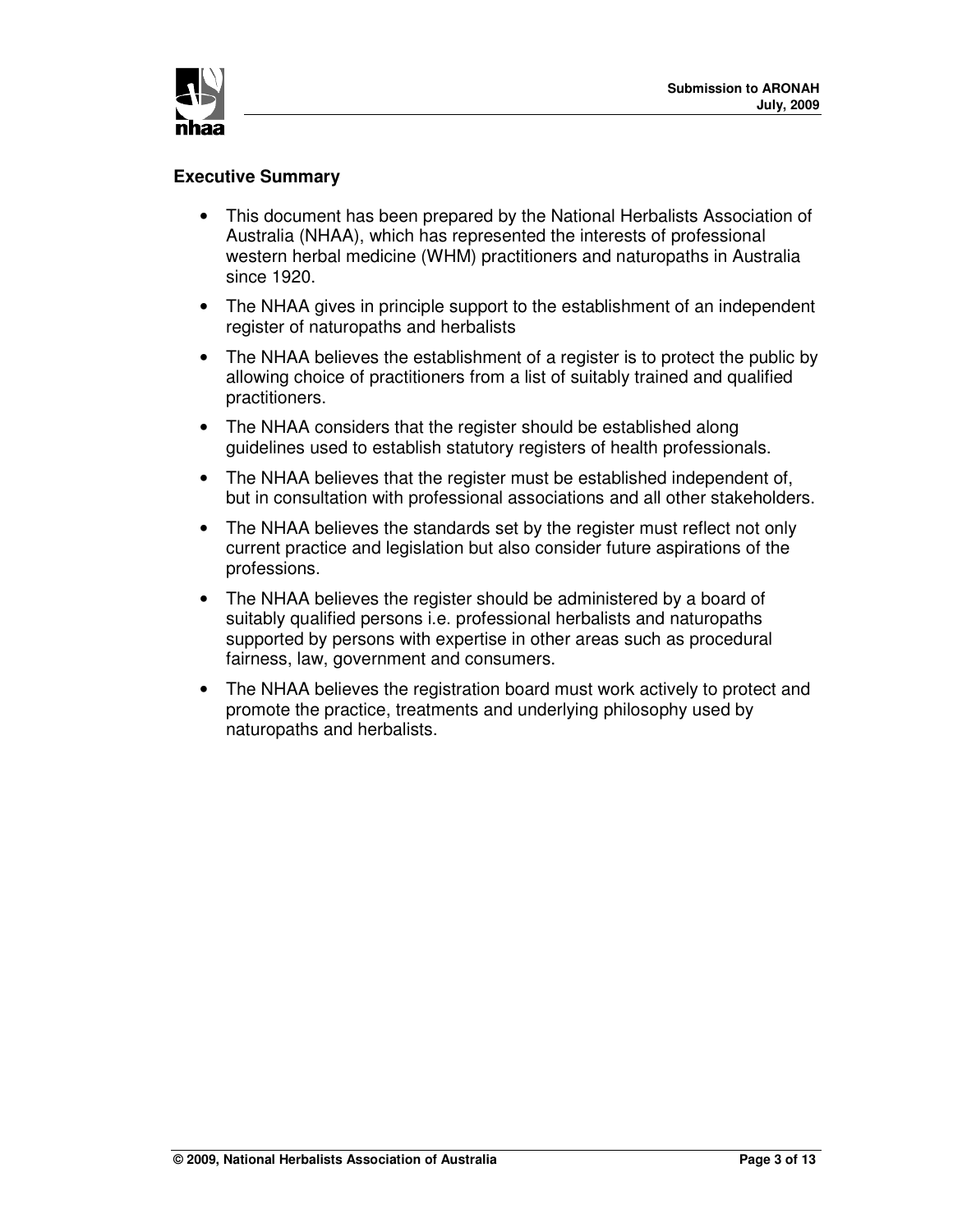

# **The National Herbalists Association of Australia**

## Introduction and Background

The NHAA is a peak professional Association representing appropriately qualified western herbalists and naturopaths using herbal medicines as their primary treatment modality. It is the oldest professional association of complementary therapists, founded in 1920, with a current full membership of 881 (our total membership is 1260 including student and companion members). This represents approximately one third of practising herbalists and naturopaths in Australia. The NHAA is the only national professional association specifically concerned with the practice and education of western herbal medicine (WHM). Details of the Constitution and the Code of Ethics (including standards of practice) of the Association are detailed in Attachments 1 & 3.

The primary aims of the NHAA are to:

- Promote, protect and encourage the study, practice and knowledge of medical herbalism.
- Disseminate such knowledge by talks, seminars and publications.
- Encourage the highest ideals of professional and ethical standards.
- Promote herbal medicine within the community as a safe and effective treatment option.

The Full Membership of the Association elects the Board of Directors of the NHAA, with each member serving a two-year voluntary (unpaid) term after which they may stand for re-election.

Full members of the NHAA have completed training in Western Herbal Medicine sufficient to meet the educational standards as determined by the Examiners of the Board in consultation with tertiary education institutions (standards based on but exceeding the requirements of the NSW Health Training Package), and must adhere to a comprehensive Code of Ethics and Continuing Professional Education (CPE) program.

Since its inception, the NHAA and its members have been at the forefront of herbal medicine and have been influential in areas ranging from education and practice standards, to government regulation and industry standards. The NHAA has a strong commitment to achieving high educational standards in herbal medicine practice and supports regulation of the profession.

Membership is mainly practitioners of western herbal medicine including naturopaths who choose to use herbal medicine as their major modality of practice.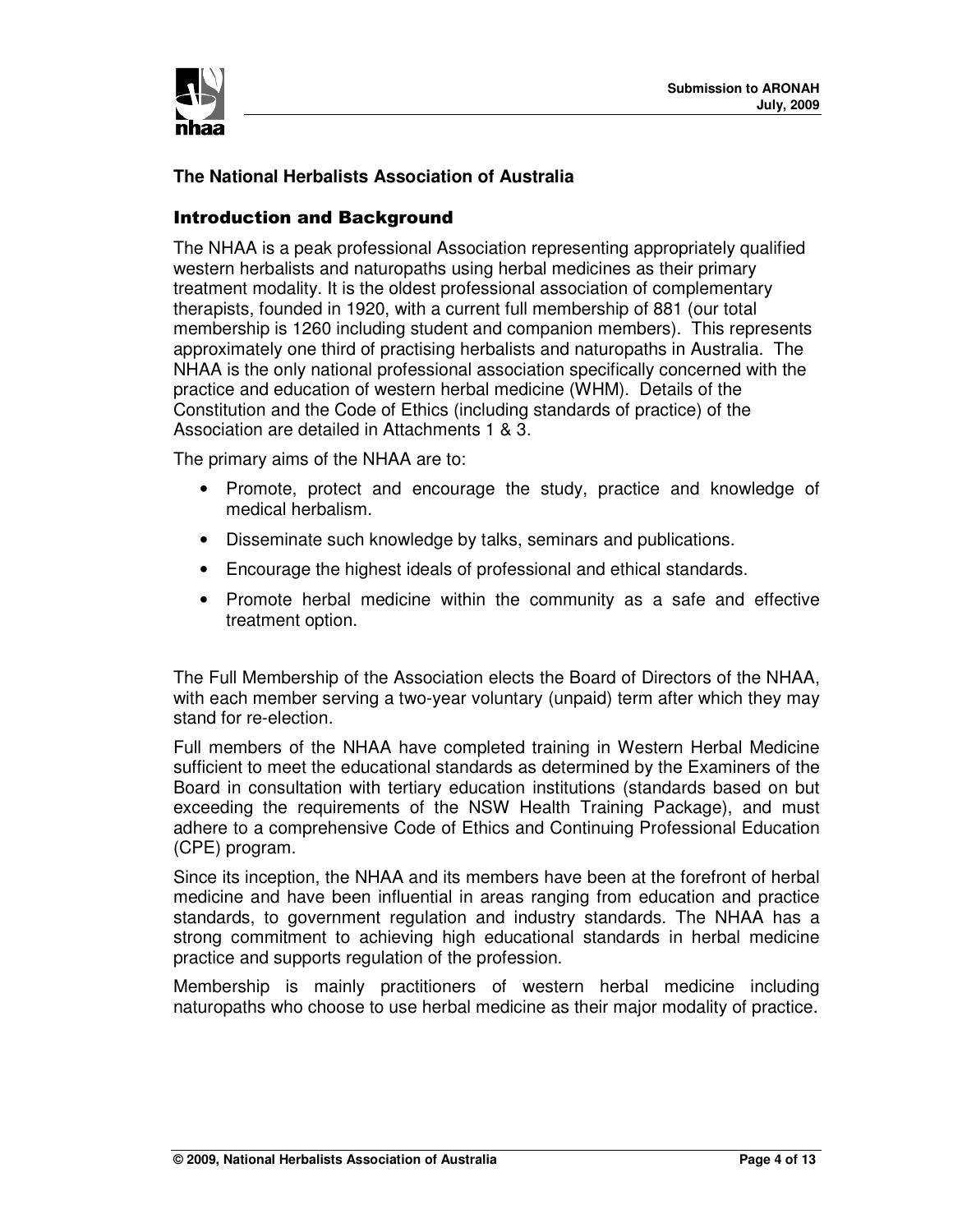

## **Submission**

The NHAA gives in principle support to the establishment of an independent register of Australian herbalists and naturopaths. This support is contingent on the register meeting the requirements of the members of the NHAA.

The NHAA believes that for an independent register of naturopaths and herbalists to be viable it must have the support of the majority of professional associations and their members. To achieve this level of support the register and registration body must be independent of existing professional associations. All associations will need to be assured that clear and transparent processes are in place to avoid suspicion of bias in all its dealings. Members of the profession, professional associations, members of the public, and government departments must have total confidence in the ability of the register to deliver the promised benefits. Any lesser standard will lead to lack of confidence and eventual failure of the venture.

The discussion below details how the NHAA believes a register of practitioners could be established and administered.

## **Role of the Register**

The NHAA sees the role of a register as a single point of reference for the public; other health professionals and governments to identify suitably trained and qualified herbalists and naturopaths.

The register would enable members of the public to select a practitioner with confidence that they are seeing a person suitably trained and able to effectively meet their needs.

Other health professionals could use the register as a point of referral for clients to a herbalist or naturopath if they deemed this to be advantageous to the client.

The NHAA also believes the establishment of a register could give governments a single point of contact to enable a dialogue with a goal of working toward official recognition of the professions. Recognition will allow greater inclusion of the professions into the health system thereby allowing the skills and expertise of the Herbal and Naturopathic workforce to be utilised to assist the redirection of healthcare to a more wellness-based model. This move has the potential to save billions of dollars of government expenditure on healthcare. This is particularly important as the Australian population ages and the demand for health care services increases over the coming decades.

#### Administration of the Register

Any register needs to be administered by a registrar and if needed, support staff; overseen and directed by a duly constituted registration board.

The NHAA believes the register needs to be totally independent of any professional association however, we recognise the need for professional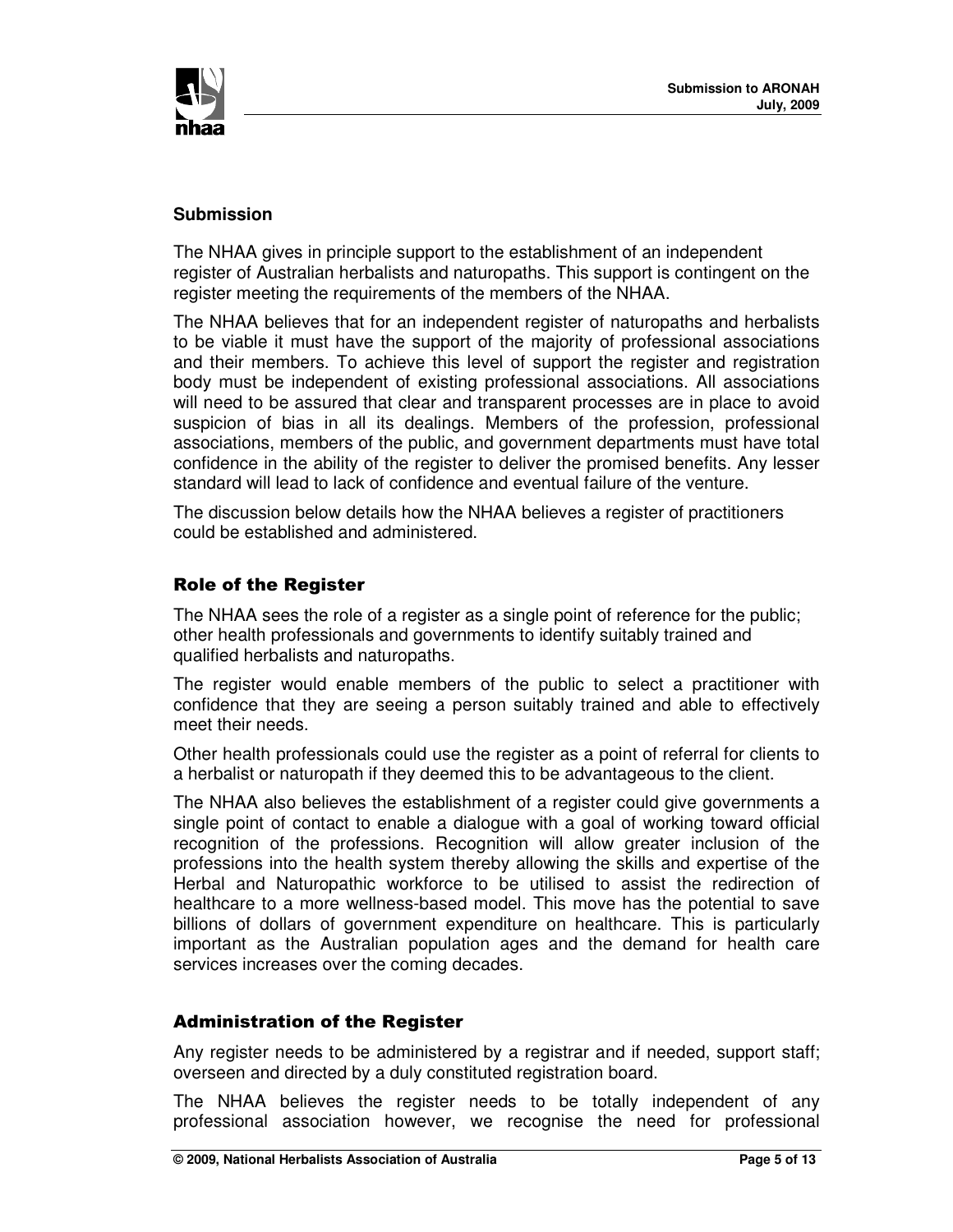

associations to be consulted and included in its formation. In fact, the NHAA believes without the cooperation of the professional associations in recommending enrolment onto the register and over time, making enrolment a prerequisite to membership; the scheme is doomed to failure. Therefore garnering cooperation from professional associations and the professions at large is of paramount importance before moving forward and establishing a registration board.

# Establishment of a Registration Board

As this is an independent register, it will need to be established in a company structure, most likely as a not for profit organisation.

The board of directors of this company will become the registration board for the register.

In the first instance, the steering committee of ARONAH will need to register a company with Australian Securities and Investment Commission (ASIC) appointing interim directors pending appointment of the first permanent registration board. As a company, ARONAH will be required to have a constitution defining terms used in the constitution and the objects of the company. An example of such a constitution is available at http://www.aroh.com.au/documents/Constitution.pdf and a copy of the constitution of the NHAA is attached for your reference  $(atanment 1)$ .

# **Membership of the Registration Board**

Membership of statutory registration boards are made by governments but as this is an independent register appointments will, by necessity, be made in consultation with professional associations and the professions.

The NHAA suggests either a nine or ten member registration board consisting of:

- Six or seven (6 or 7) practitioners of naturopathy and herbal medicine
- One (1) lawyer
- One (1) health department representative
- One (1) layperson

This structure allows for the professional view of herbalists and naturopaths to be considered with the lawyer overseeing procedural fairness and the legalities of the board's activities. A health department representative will add legitimacy to the determinations of the board and create a conduit for discussions with government agencies. The addition of a layperson to the board ensures the views of consumers are taken into considerations and adds transparency to the operations of the registration board.

The NHAA suggests each appointee must be willing to serve on the registration board for a minimum of two years. The exception to this rule would apply after the first year where half of the board appointees will be replaced or reappointed for a further two years. This will ensure continuity of policies and procedures and prevent loss of expertise by losing all board members in subsequent terms.

Further the NHAA suggests, the practitioners appointed to the board should be members of the professions with a minimum of five (5) years clinical experience. These members should be drawn from the register.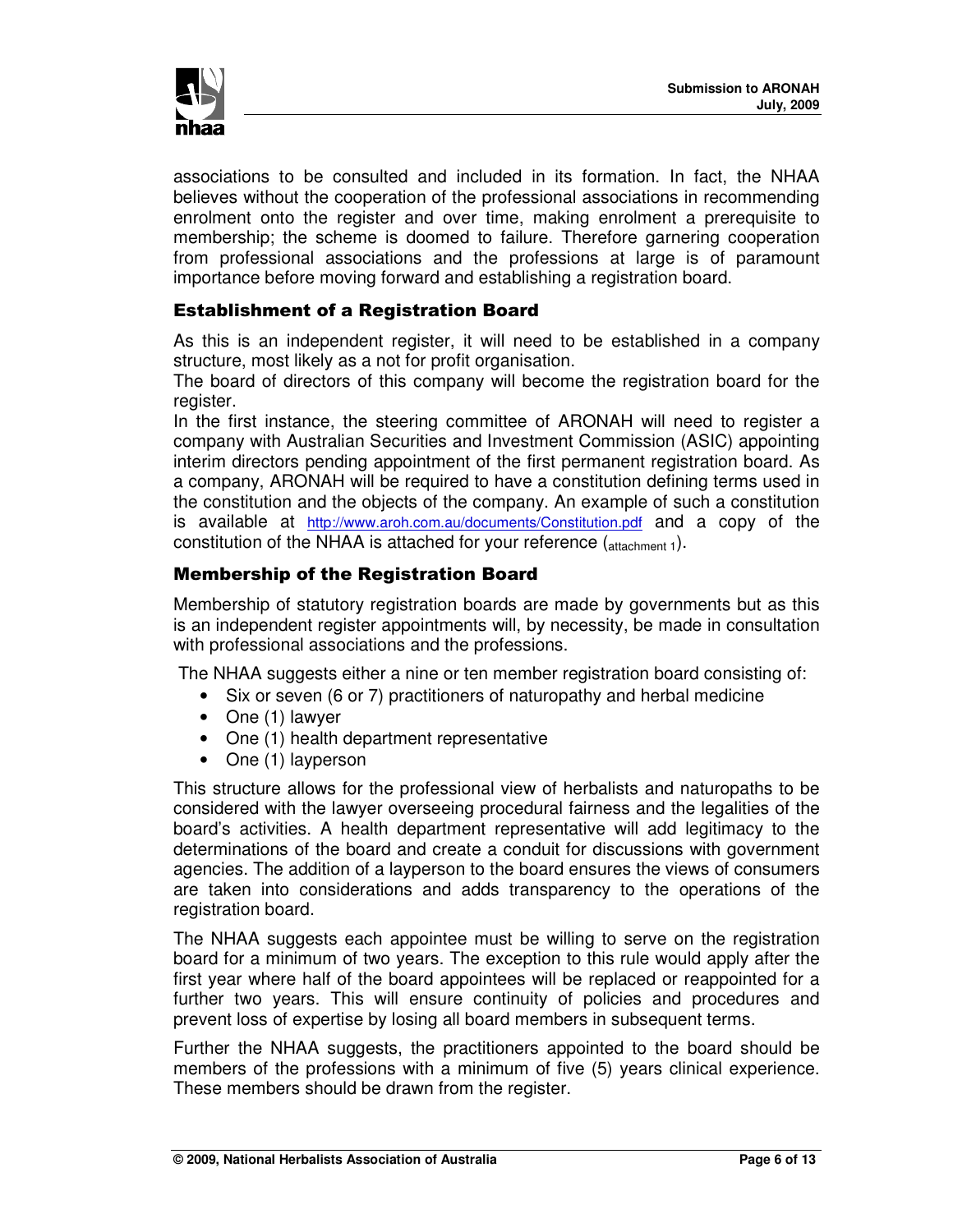

The practitioner members of the board are to appoint the lawyer member. This person must be well versed in medicolegal issues and preferably have a knowledge of the issues involved in the practice of complementary medicine.

A request to the Federal Health Minister will see the appointment of a public servant to the board with the advantages as mentioned in the previous paragraphs.

The practitioner members are to nominate the layperson. This person could be a representative from any consumer organisation including, but not limited to, Australian Consumers Association, Health Care Consumers of Australia, Choice, Australian Seniors or Council of the Ageing.

# Office Bearers of the Registration Board

The office bearers of ARONAH will form the executive of the registration board. The executive positions will be:

- Chairperson
- Deputy chairperson
- Treasurer

These positions will be appointed by the board from the sitting board members and will be required to discharge their duties in accordance with the constitution of ARONAH.

## **Role of the Registration Board**

Once established, ARONAH should work to become the single entity registering trained practitioners. To this end, ARONAH must work with all professional associations to develop a common standard for recognition of competency with the view to making registration with ARONAH a prerequisite for membership of an association.

The role of the registration board is to:

- 1. Regulate the standards and competencies for registration of the professions
- 2. Issue guidelines about appropriate practice standards
- 3. Approve courses of study providing qualifications for registration
- 4. Recognise postgraduate courses of study for registration purposes
- 5. Support the traditions and underlying philosophy of the practice of naturopathy and western herbal medicine.
- 6. Receive and deal with complaints regarding the conduct and behaviour of practitioners.

#### **Powers of the Registration Board**

The powers of a registration board need to be wide ranging with the ability to act as an independent authority to exercise power over members of the register. ARONAH should exercise the following powers.

1. Appointment of a registrar responsible for maintaining a register of suitably qualified persons or persons meeting suitable competency standards.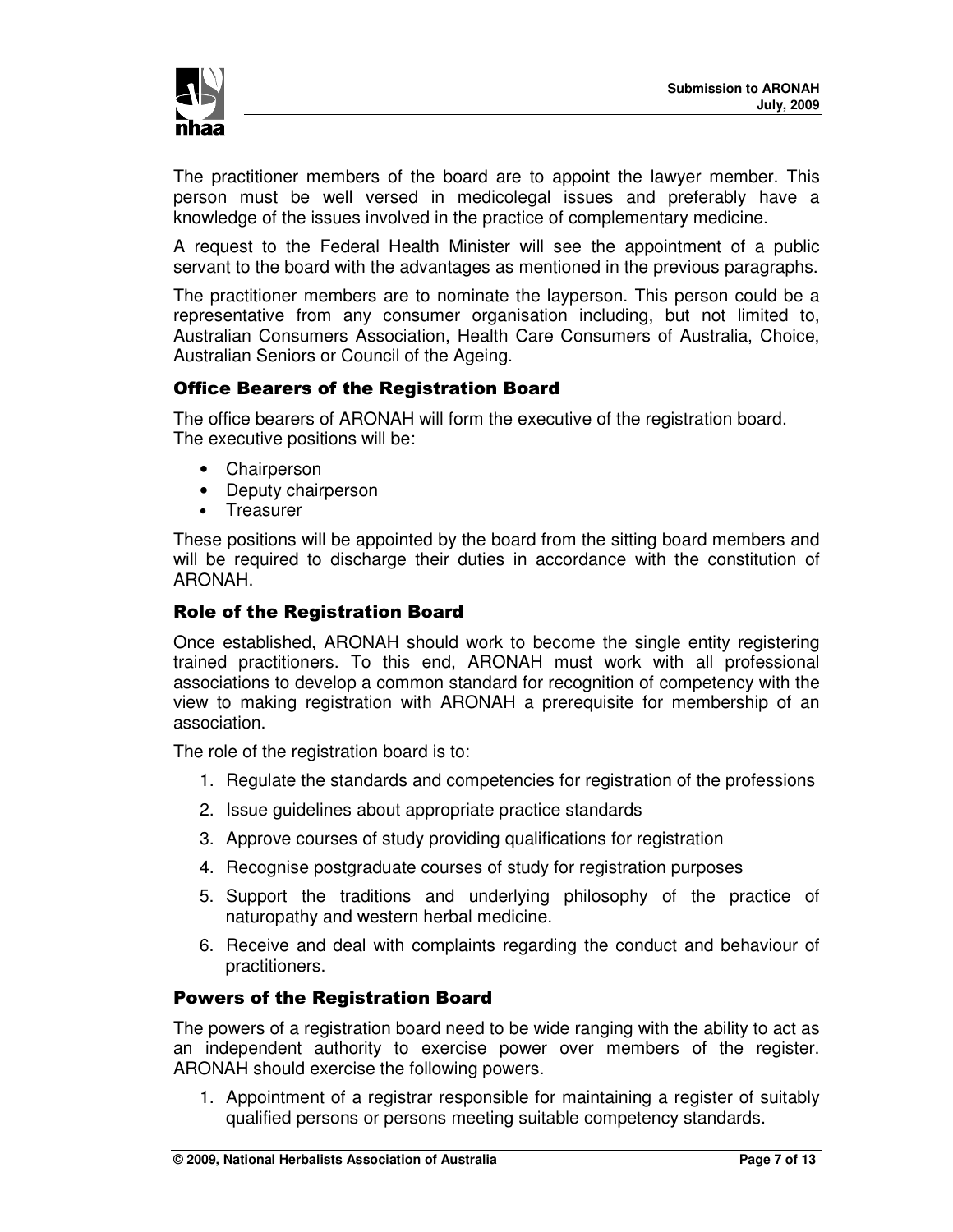

- 2. Set the standards for the training and education requirements of members of the register including the provision of appropriate grand parenting provisions for currently practising herbalists and naturopaths.
- 3. Set standards for practice and issue practice guidelines.
- 4. Set and conduct examinations if necessary to assess competencies of persons applying for registration.
- 5. Set minimum standards for continuing professional education for reregistration purposes
- 6. Receive and investigate complaints about registered person's conduct, ability and fitness to practice.
- 7. Issue binding orders and restrictions to members of the register as a consequence of the outcome of investigations on complaints received.

## Standards of Educational Qualifications

The aspirational belief of the NHAA is that the minimum qualification desirable for admission to a register of practising health professionals is a bachelor degree in an appropriate field of study or postgraduate qualifications obtained from a recognised training course.

However, given the nature of the current practice of naturopathy and herbal medicine, where it is estimated only forty five percent of current practitioners hold tertiary qualifications, suitable mechanisms for the recognition of those already in practice holding diplomas and advanced diploma must be included during the establishment phase of the register. This will align with the health training package used as the current qualifications benchmark for naturopathy and herbal medicine.

The mechanism included in the establishment phase of the Chinese Medicine Registration Board of Victoria could be used as the template for the creation of the grand parenting provisions of ARONAH.

In the longer term the NHAA considers ARONAH should become the arbitrator of training standards for herbalists and naturopaths. The state training authorities will be required to consult with ARONAH for ratification of changes to standards before any amendments are published.

## **Recognition of Training Courses**

ARONAH must recognise training courses to facilitate enrolment to the register. For this purpose, institutions wishing to have their courses recognised must submit documentary proof of compliance to the standards set by ARONAH.

This will necessitate the board, or an examiner appointed by the board, reviewing any course for content and academic rigour as well as appropriate levels of training in history, philosophy and clinical placements/practice.

Any training course must also prepare a graduate for the realities of clinical practice and include at least one module on business management and all that entails including legal, ethical and risk management provisions.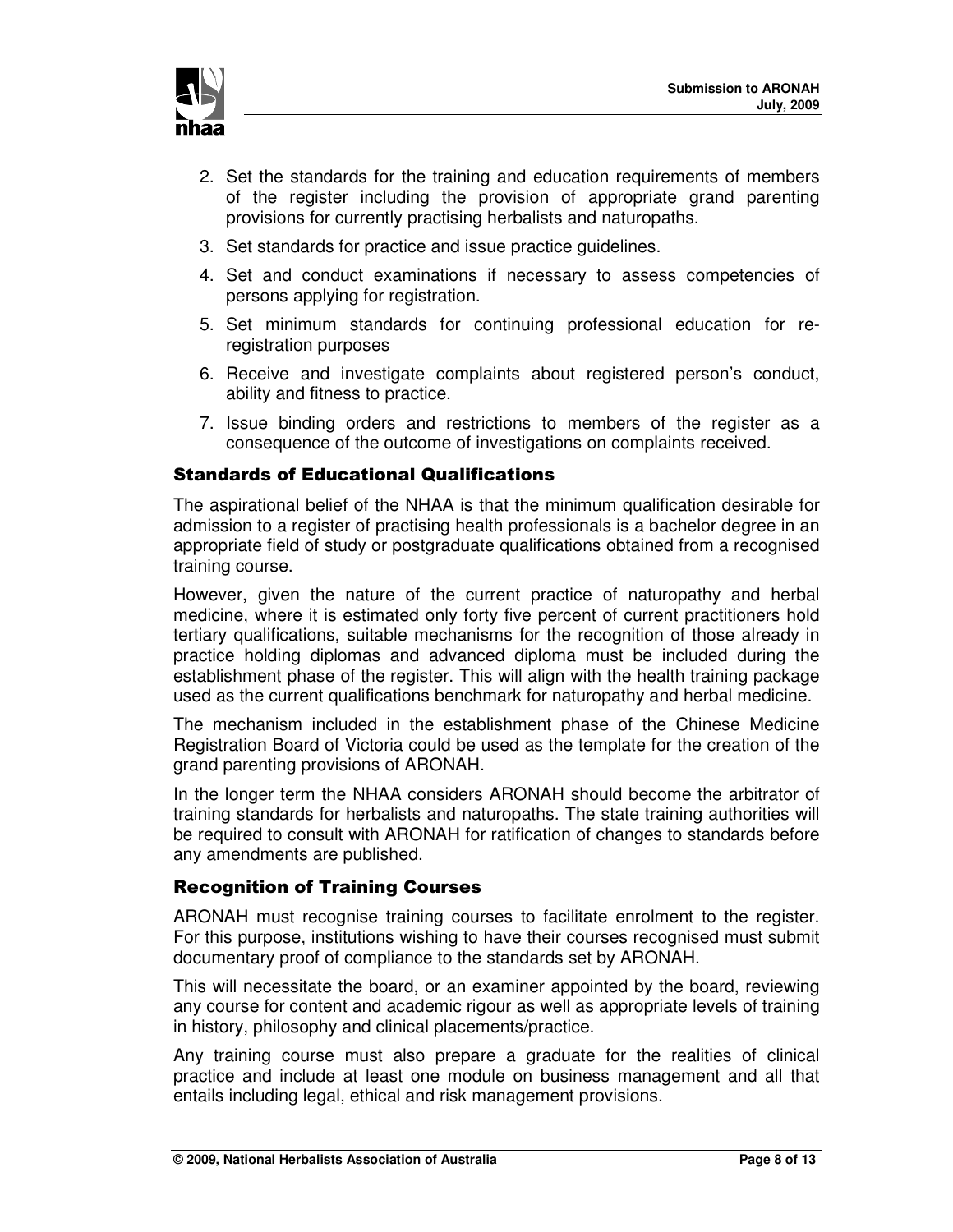

The NHAA currently uses a Course Accreditation System (CAS) to review and accredit courses at the undergraduate and postgraduate levels in both private and public training institutions. This CAS is based on the NSW competency based Health Training Package for an Advanced Diploma level training course with modifications to include tertiary level undergraduate and postgraduate training.

Whilst acknowledging the value of the Health Training Package, the NHAA believes this document to be deficient in some areas and has expanded some requirements to ensure full members of the NHAA meet the high professional standards required of a primary contact health professional.

As the NHAA believes a tertiary level qualification will be the standard for practising naturopaths and herbalists in the future, any course accreditation system must be based on material for a course at this level. The NHAA CAS is attached for your information (attachment 2).

# Recognition of the Current Workforce

As mentioned above it is imperative that members of the current naturopathic and herbal workforces are not disadvantaged or have their livelihoods endangered by radical changes to regulation mechanisms. To this end the NHAA contends that suitably qualified practitioners and those with long years of experience must be admitted to the register so they may be allowed to continue to practice. To facilitate this, a grand parenting provision with clear guidelines must be implemented during the establishment phase of the register. The grand parenting provision must also have an inbuilt "sunset clause" to ensure the higher standard is achieved over time.

This situation was recognised by the Victorian legislation enacted to register Traditional Chinese Medicine Practitioners and suitable mechanisms were inserted into the regulations to make allowances for practitioners in these situations.

The NHAA submits that similar mechanisms must be an integral part of the set up of the registration board with clear rules for fair and equitable access to enrolment on the register.

#### **Codes of Ethics and Practice**

The strength of any registration board lies within its codes of ethics and practice and the ability of the board to enforce and discipline the enrolled members of the register. The codes of ethics and practice must be clear and unambiguous and promulgated widely. Access to the codes for any interested party must be a simple and easy process with codes available on the website and as a printed document for those without internet access.

The codes must be inclusive and reflect any existing legislation such as the NSW Public Health Amendment compulsory code of conduct, advertising restrictions and other relevant acts. The codes must reflect social mores and the rights of consumers must be considered paramount at all times.

Proven breaches of the codes should be dealt with as swiftly as possible to allow the parties involved in the incidents to resume normal life as soon as possible. The threat of an impending investigation, for a practitioner and the wait for resolution by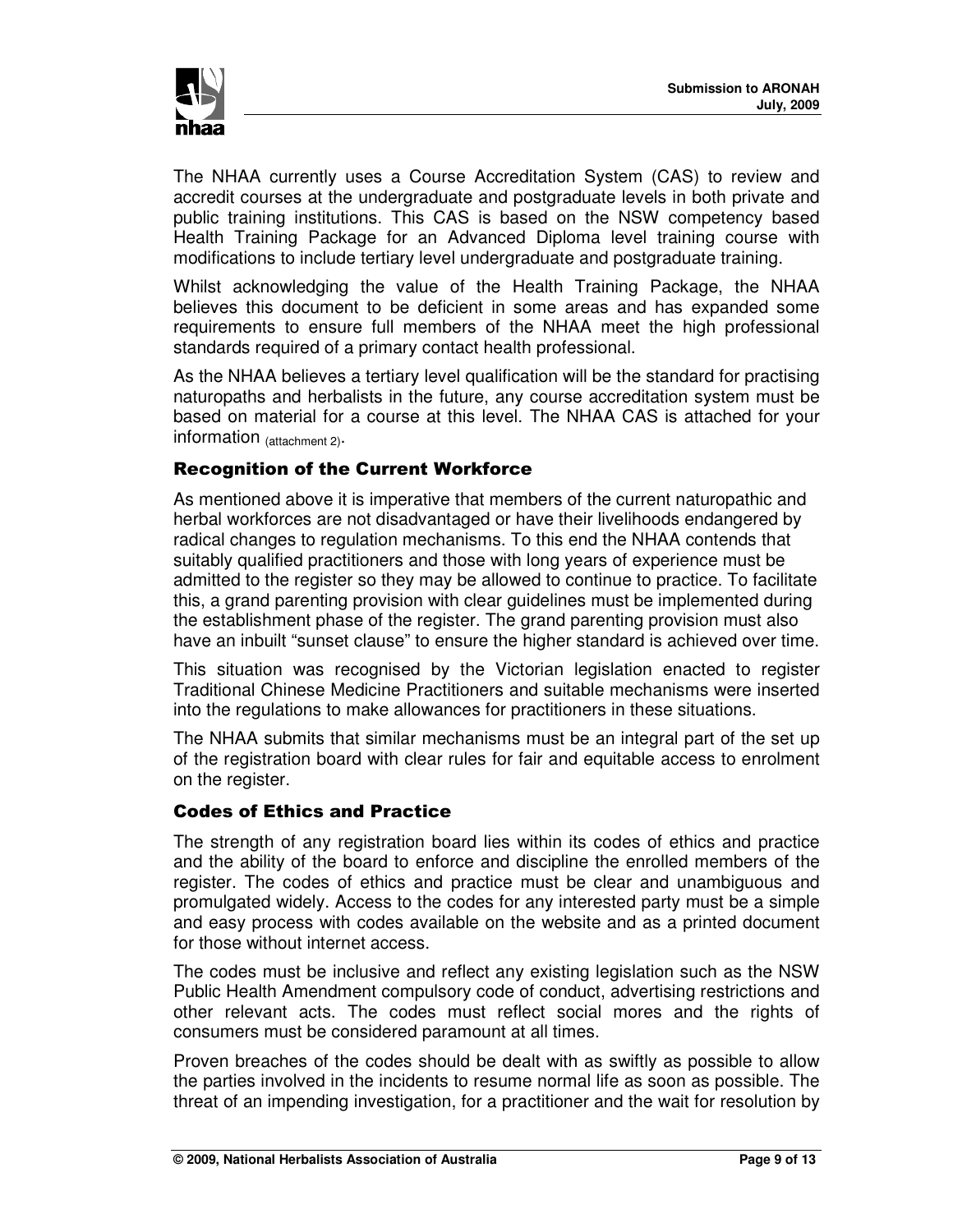

a complainant leads to undue stress and matters are best resolved in a timely fashion.

For your information the NSW Public Health Amendment compulsory code of conduct is available at http://www.health.nsw.gov.au/mhcs/publication\_pdfs/8285/DOH-8285- ENG.pdf . Attachment 3 is the NHAA Code of Ethics and Practice which may inform the process of collating the necessary codes.

# Complaints Mechanisms

A registration body must be equipped to deal with complaints concerning an enrolled practitioner or even the registration body. The mechanism and procedures for dealing with complaints of any nature should be fair and transparent at all times. Any person wishing to make a complaint should be able to easily access the complaints mechanisms of the registration board. At the same time the process must remain fair and transparent with natural justice available for all parties involved.

The following basic protocol is suggested as the basis for the complaint process of ARONAH. It is recognised that any such processes will need to be reviewed by appropriately trained legal personnel for flaws or inconsistencies and to ensure fairness and transparency of procedures.

All complaints received must be in writing, where possible, before any investigation or other processes deemed necessary are commenced.

Once a complaint has been received it must be examined for merit and severity and prioritised accordingly.

The complainant will receive an acknowledgement of receipt of the complaint with an outline of the processes involved.

Where complaints involve breaches of the law they may be referred to the appropriate authority for action.

If complaints are about perceived breaches of courtesy by a practitioner the best course of action is to act as a mediator and attempt to have the complaint dealt with by the parties involved.

Where a complaint is deemed serious enough to be investigated, the practitioner(s) involved must be notified in writing that a complaint has been received. This communication must disclose the nature of the complaint; outline the investigative processes involved and the rights and obligations of the practitioner(s).

Whilst membership of the register is based on a voluntary enrolment, the powers of the ARONAH will at best be limited. To ensure the registering body has appropriate powers to deal with complaints, ARONAH will need to ensure enrolment becomes a compulsory prerequisite before joining a professional association as discussed earlier in this submission.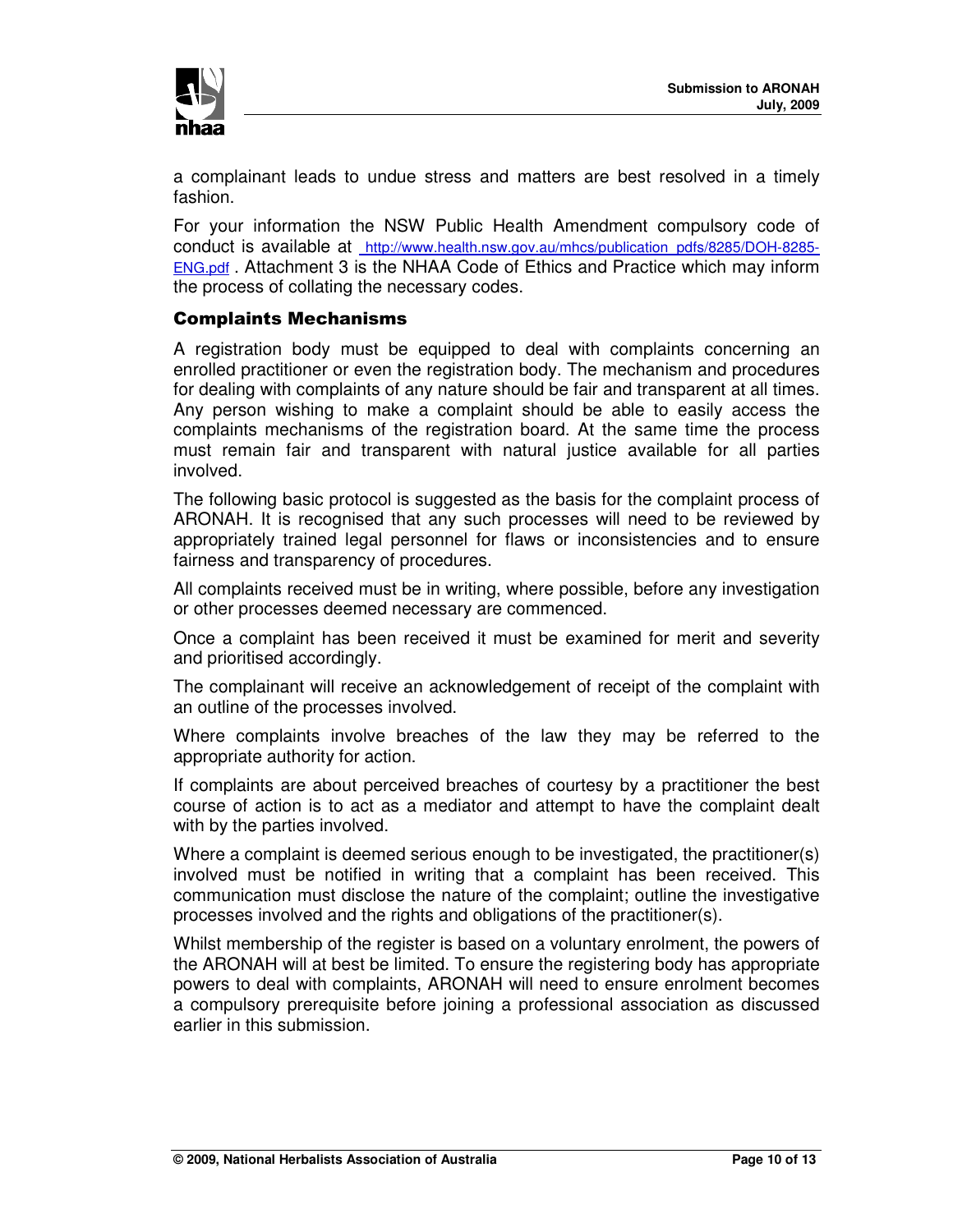

# **Continuing Professional Education**

In line with current practice, the NHAA believes it is imperative that all professional practitioners be required to meet continuing professional education (CPE) requirements to maintain membership of a registration list.

The NHAA presently requires practitioner members to accumulate a total of 50 CPE points per annum to maintain their full membership status. Each point is equivalent to ½ hour of face-to-face contact at a seminar or in a manner approved by the examiners of the association. A minimum of 20 points must be accrued in activities related to herbal medicine and the remaining 30 points may be gained by participating in educational endeavours relevant to professional practice of herbal medicine. These endeavours include medical sciences, lecturing, presenting papers at seminars or conferences and publishing articles. This is by no means a complete list of the activities attracting CPE points however it does illustrate the point that as a professional association we expect our members not only to be proficient as practitioners but also to maintain currency of knowledge and best practice for the profession.

The NHAA insists that a registration body also have these expectations of the professions. Attachment 4 is the NHAA Continuing Professional Education (CPE) program for your information.

# Fees and Costs

The NHAA recognises that the establishment and operation of a registration board will require funding.

Whilst initial funding to establish the register may be sought from various sources including government, on-going running expenses will need to be recovered from the professions.

For this reason, the NHAA recommends that the registration board be established as a not-for-profit organisation. Expenses and running costs should be kept to a minimum and these savings passed on to practitioners enrolling to the register as lower fees.

| Application fee             | Charged on application for registration                                                               |
|-----------------------------|-------------------------------------------------------------------------------------------------------|
| Registration fee            | Charged when approval for registration<br>granted.                                                    |
|                             | Application fee could be refunded for<br>first two years of operation if registration<br>is approved. |
| Re-registration fees        | Annual fee paid to maintain position on<br>the register.                                              |
| Examination application fee | Charged for application to sit board                                                                  |

A suggested fee structure is below.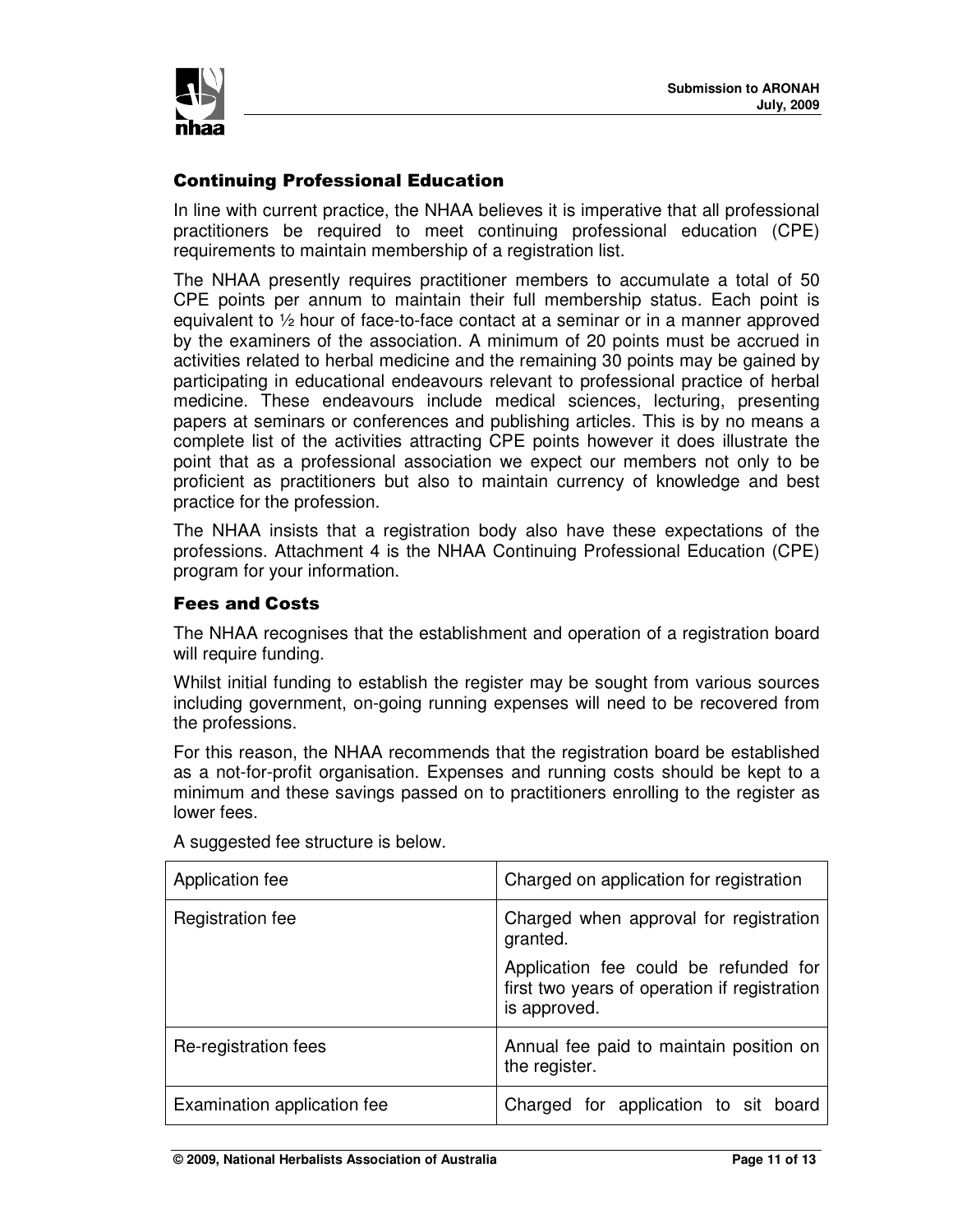

|                 | entry exam where qualifications need to<br>be assessed.                                                                 |
|-----------------|-------------------------------------------------------------------------------------------------------------------------|
| Examination fee | Charged to sit examination if application<br>approved.                                                                  |
|                 | Examination application fee could be<br>refunded for first two years where an<br>applicant for examination is approved. |

## Conclusion

On balance, the NHAA considers the establishment of an independent register of naturopaths and herbalists as a timely initiative.

The creation of a register of naturopaths and herbalists can have some substantial advantages. These include:

- Ease of identifying suitably trained and qualified practitioners for members of the public. This will allow them to select a practitioner that is bound by both a code of ethics and practice.
- Recognition for practitioners by a body separate to, and arm's length from their professional association thus eliminating any hint of self-interest by the registering body
- Ability for other health professionals to identify suitably qualified Herbal and Naturopathic practitioners readily for referrals or to gather information on treatments being used by their clients.
- A registration board could become a single point of contact for government agencies to communicate to the professions thus eliminating the confusion generated by the current system where multiple associations consider themselves to be representing the professions.
- Provide the governments of Australia with a solution to a situation that has vexed successive administrations over several years.

For these reasons the NHAA will support the establishment of the register provided it meets the requirements discussed above and is of benefit to the public, the profession and governments across Australia.

#### **Further consultation**

The NHAA recognises that further consideration of the issues canvassed in this submission will be needed. The matter cannot be closed off without wide consultation between all stakeholders in the outcome of this enterprise. We stand ready to discuss any issue with all parties involved and move towards resolution to mutual satisfaction.